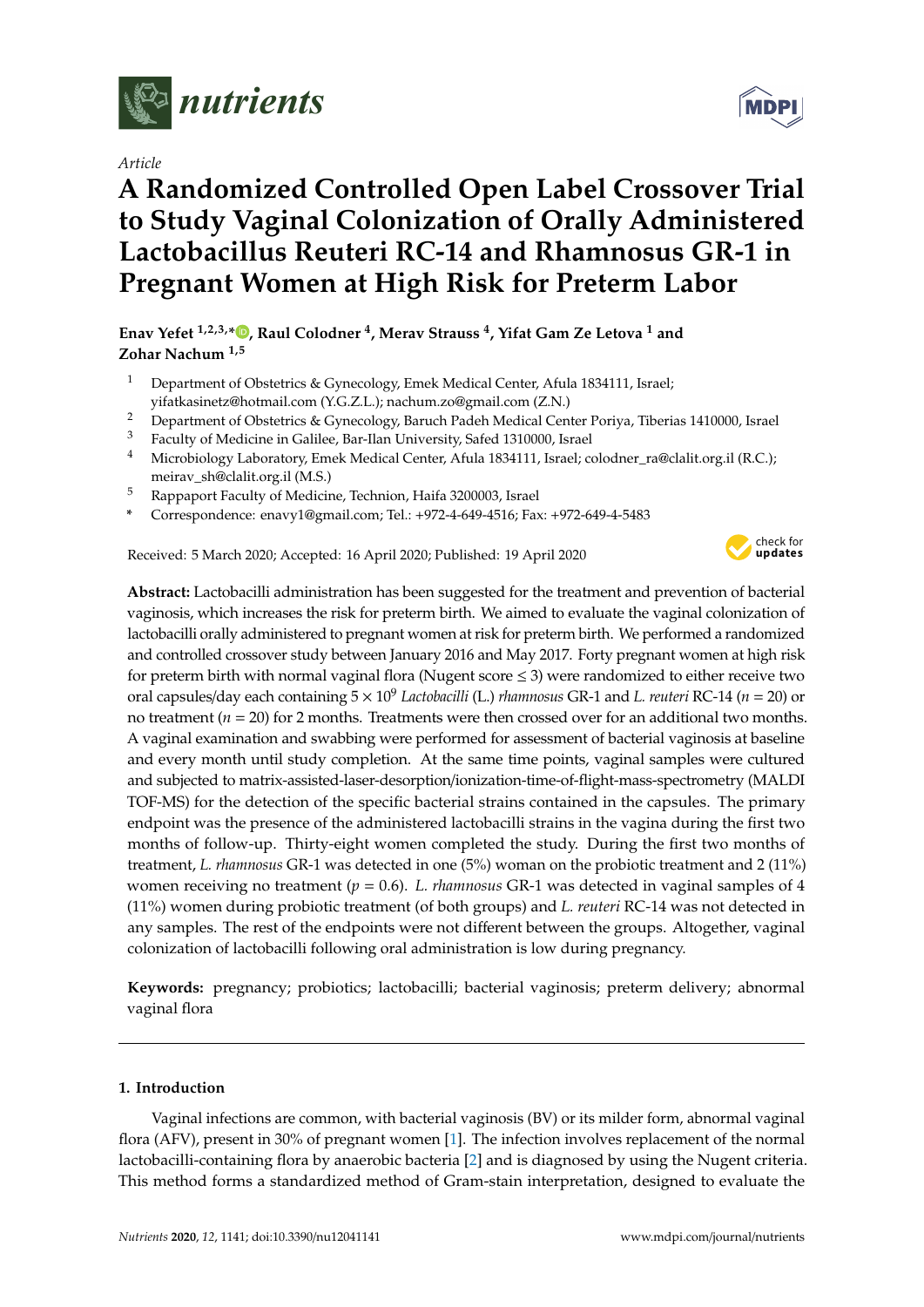vaginal flora to detect BV/AVF. Vaginal swab smears are graded on a 10-point scale based on the presence or absence of *Lactobacillus* morphotypes, gram-variable and gram-negative rods, and curved gram-negative rods. A score of 0–3 indicates a normal flora, a score of 4–6 is representative of AFV, and a score of 7–10 is consistent with BV flora [\[3,](#page-7-2)[4\]](#page-7-3). Higher scores of Nugent criteria are given when the amount of *Lactobacillus* in the smear is low.

BV has been shown to be associated with obstetric complications, such as premature rupture of membranes, preterm labor and delivery, chorioamnionitis and post-Caesarean endometritis [\[5,](#page-7-4)[6\]](#page-7-5). Antibiotic treatment for BV/AVF is generally the treatment of choice, and was shown to decrease the rate of late abortions and preterm deliveries [\[7–](#page-7-6)[10\]](#page-8-0). However, to date, BV/AVF infection prophylactics are not available, and chronic antibiotic use is not recommended.

Lactobacilli, the most prevalent microorganisms in the vagina, protect it from pathogenic infections by producing antimicrobial compounds (e.g., hydrogen peroxide, lactic acid, bacteriocin-like substances) and by adhering and competing for adhesion sites in the vagina [\[11\]](#page-8-1). Oral intake of *Lactobacillus* strains has been shown to improve the microbial pattern in vaginal dysbiosis [\[12\]](#page-8-2). Long-term vaginal administration of *Lactobacillus* (L). *rhamnosus*, after oral treatment with metronidazole, to prevent the recurrence of BV, has been shown to effectively maintain a balanced vaginal ecosystem in 96% of patients [\[13\]](#page-8-3). In addition, in the non-pregnant population, oral administration of *L. rhamnosus* GR-1 and *L. reuteri* RC-14 effectively restored the vaginal flora [\[14,](#page-8-4)[15\]](#page-8-5), and *L. acidophilus*-supplemented yogurt was associated with an increased prevalence of colonization of the rectum and vagina by this bacteria [\[16\]](#page-8-6). However, the potential of lactobacilli in primary prevention of BV/AVF has never been studied in pregnant women at risk for preterm birth. In addition, oral administration, which is more comfortable, has also not been thoroughly studied.

Exploitation of the oral route to administer probiotics is especially important during pregnancy, when women experience increased vaginal secretions, which might interfere with the ability of the probiotic capsule to adhere adequately to the vaginal mucosa. Concomitant vaginal pregnancy-related medications, such as hormonal supplements, can also contribute to patient discomfort associated with the vaginal route.

The present study evaluated vaginal colonization of lactobacilli orally administered to pregnant women at risk for preterm birth. The effect of lactobacilli administration on primary prevention of vaginal infections was also assessed.

# **2. Subjects and Methods**

# *2.1. Design*

This open-label, parallel-group, randomized, cross-over and controlled trial was conducted at Emek Medical Center, a university-affiliated hospital in Israel, between January 2016 and May 2017. The study was authorized by the local review board (ID of the approval EMC-96-13) and was registered on <www.clinicaltrials.gov> (NCT02430246, principal investigator E.Y, registration: 20 April 2015). All participants provided written informed consent. Women above 18 years of age, with risk factors for preterm birth (e.g., previous preterm delivery, multiple pregnancy, preterm uterine contractions and/or cervical effacement/dilation), and with normal vaginal flora (Nugent score of 0–3) were eligible to participate in the study. Women with abnormal vaginal flora or bacterial vaginosis (Nugent score > 3), preterm premature rupture of membranes, immunocompromised, currently on antibiotic treatment, and with an either known or new onset allergy to the study probiotic formula, were excluded from the study. Vaginal candidiasis at baseline was not considered as an exclusion criterion.

Participating women were randomly assigned (1:1) to treatment groups, using a computer randomization sequence generation program. The randomization code was stored in a closed study box in sealed opaque envelopes. The randomization sequence was concealed until intervention was assigned by the study physicians.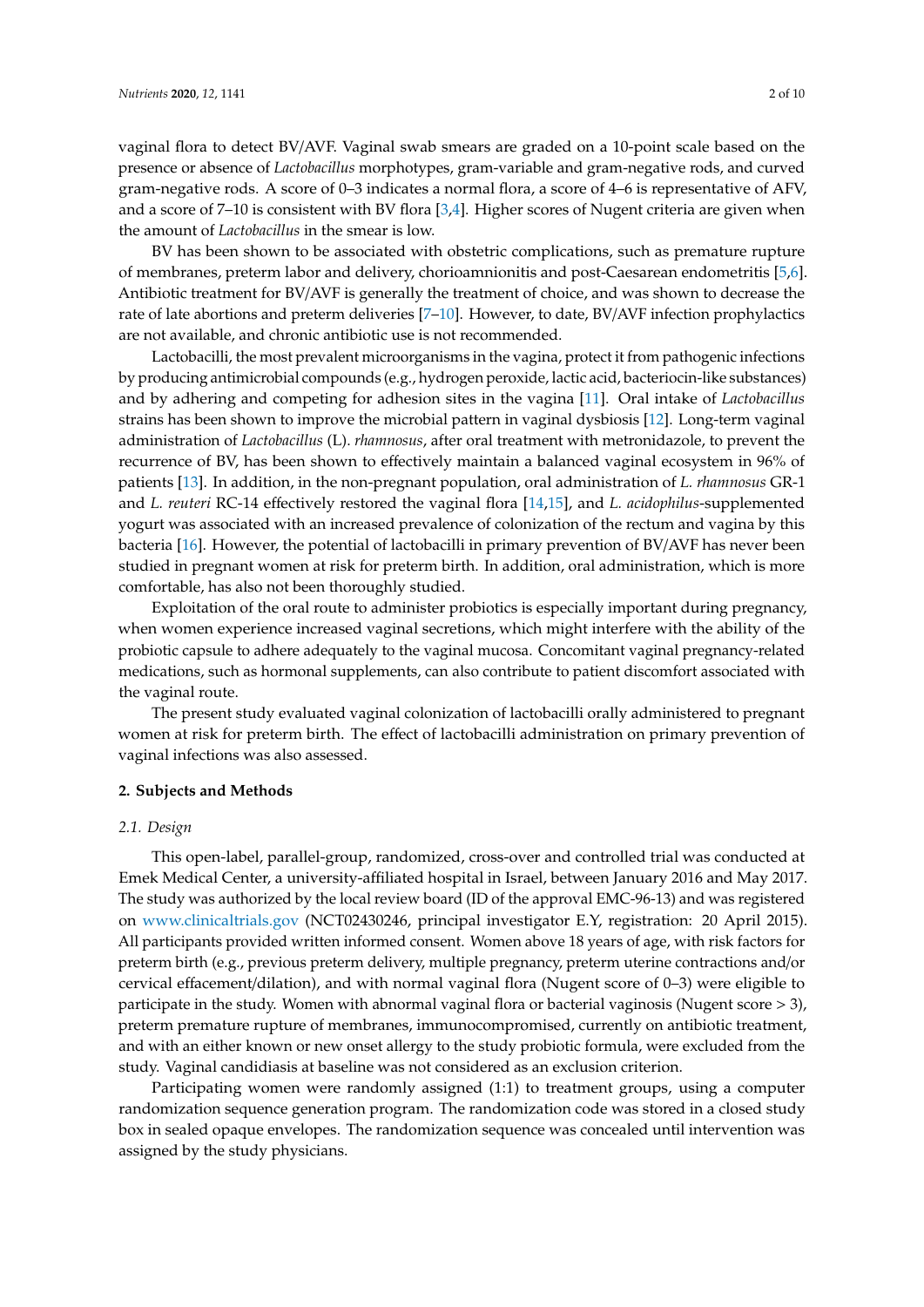# *2.2. Interventions 2.2. Interventions*

At enrollment, study participants were instructed to take no other probiotic products. Group A received two oral capsules/day each containing  $5 \times 10^9$  *L. rhamnosus* GR-1 and *L. reuteri* RC-14 (CHR. HANSEN, Denmark) for two months, while group B received no treatment for two months. HANSEN, Denmark) for two months, while group B received no treatment for two months. Afterwards, the groups were crossed over and group B received the probiotic capsules while group Afterwards, the groups were crossed over and group B received the probiotic capsules while group A received no treatment for an additional two months. *L. rhamnosus* GR-1 and *L. reuteri* RC-14 were A received no treatment for an additional two months. *L. rhamnosus* GR-1 and *L. reuteri* RC-14 were selected because they originate from the female urogenital tract, colonize the vagina, and can inhibit selected because they originate from the female urogenital tract, colonize the vagina, and can inhibit the growth and adhesion of urogenital pathogens [\[17\]](#page-8-7). Assessing subjective complaints on vaginal the growth and adhesion of urogenital pathogens [17]. Assessing subjective complaints on vaginal symptoms, a per-speculum vaginal examination, pH evaluation with vs. sense (Common sense Ltd., symptoms, a per-speculum vaginal examination, pH evaluation with vs. sense (Common sense Ltd., Israel) and pH indicators (SIGMA, ST. Louis, MO, USA), as well as vaginal swabbing for Nugent Israel) and pH indicators (SIGMA, ST. Louis, MO, USA), as well as vaginal swabbing for Nugent scores, were performed at baseline and every month, throughout the four-month study period. Vaginal scores, were performed at baseline and every month, throughout the four-month study period. samples, also collected monthly, were cultured for the detection of bacteria contained in the capsules, identified by matrix-assisted laser desorption/ionization time-of-flight mass spectrometry (MALDI TOF-MS; described in details in the following section) following culture on selective media. A diagram of the treatment and assessment schedule is presented in Figure [1.](#page-2-0)

<span id="page-2-0"></span>

**Figure 1.** Timetable for schedule of treatment and assessments. At baseline (point 0) and every **Figure 1.** Timetable for schedule of treatment and assessments. At baseline (point 0) and every month until study completion (points 1–4) the following assessment was done: vaginal examination, month until study completion (points 1–4) the following assessment was done: vaginal examination, swabbing for Nugent score, lactobacilli culture, and matrix-assisted-laser-desorption/ionization-timeof-flight-mass-spectrometry (MALDI TOF-MS) for the detection of the specific lactobacilli strains contained in the capsules and for other strains.

#### *2.3. Laboratory Assessments 2.3. Laboratory Assessments*

 $\mathcal{L}$  laboratory analyses were performed at the Microbiology Laboratory at Emek Medical Medical Medical Medical Medical Medical Medical Medical Medical Medical Medical Medical Medical Medical Medical Medical Medical Me All laboratory analyses were performed at the Microbiology Laboratory at Emek Medical Center.

# 2.3.1. Diagnosis of Vaginal Infections

*2.3. 1. Diagnosis of Vaginal Infections*  AVF/BV were diagnosed according to the Nugent criteria [\[3](#page-7-2)[,4\]](#page-7-3), which were evaluated in vaginal Candida infection was diagnosed by direct microscopy. The laboratory personnel were blinded to treatment allocations. A Nugent system is a Nugent score sterile transport such as  $\alpha$ smears taken using a sterile transport swab. A Nugent score > 3 was considered positive for AVF/BV.

# 2.3.2. Identifying Vaginal Lactobacilli

*2.3. 2. Identifying Vaginal Lactobacilli*  described [\[18\]](#page-8-8). We used a semi-quantitative assessment for lactobacilli growth in culture using a scale of 1 (mild growth) to 4 (extensive growth). Gram staining (Gram-positive rods) and further MALDI TOF-MS analysis of 2-3 [in](#page-8-10)dependent colonies, as previously described [19,20], were conducted to confirm that the growing bacteria were lactobacilli. This method enables rapid and accurate identification of specific bacterial strains based on physical and electrical characteristics of the bacteria. Briefly, bacteria isolated from Rogosa agar were seeded on the MALDI TOF-MS target plate and allowed to acquire an electrical charge by mixing them with a special matrix. The seeded target was then analyzed in a Maldi Biotyper® (Bruker Daltonics, Bremen, Germany). Briefly, a pulsed Vaginal specimens were serially diluted and plated on lactobacillus agar, as previously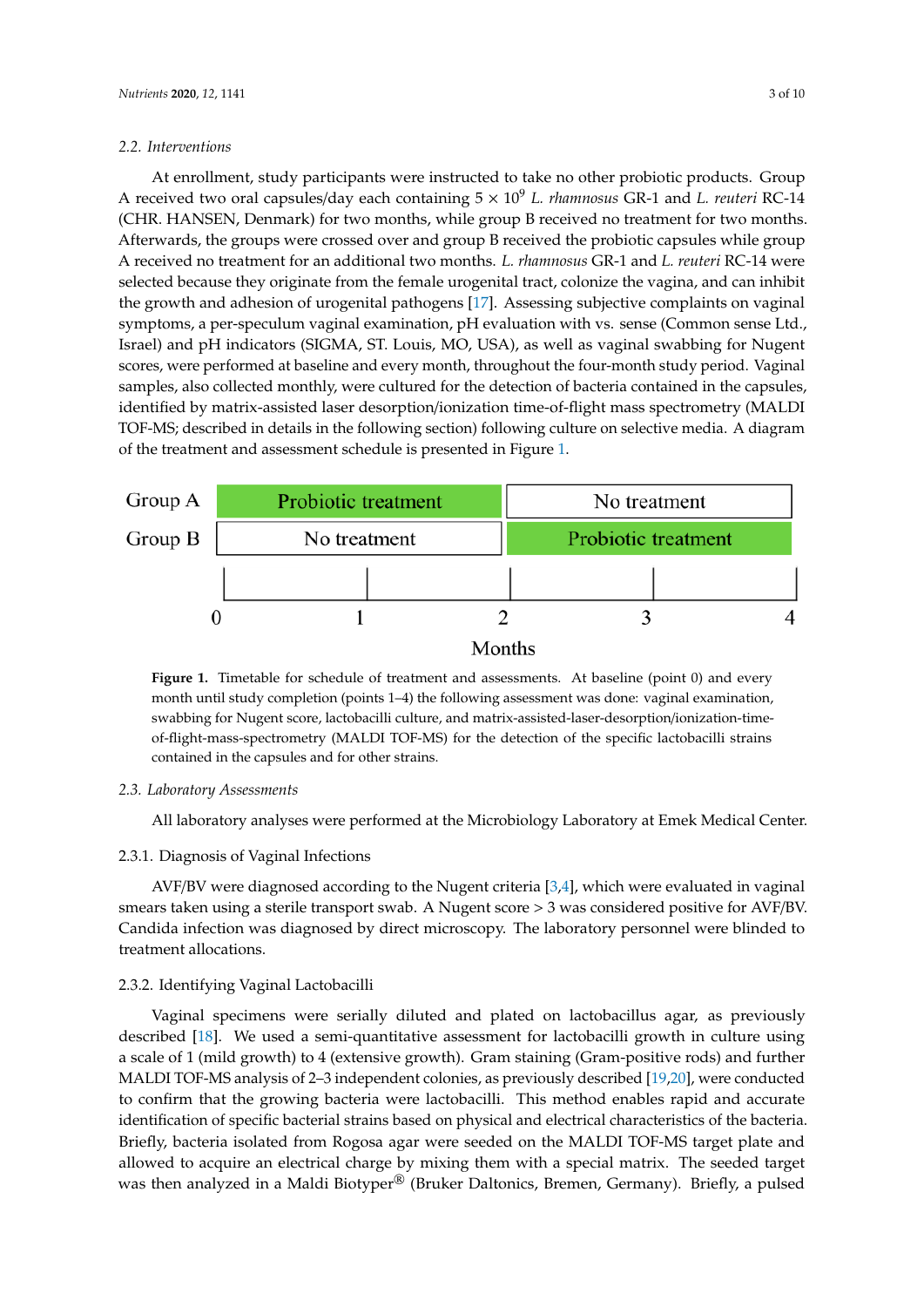laser irradiated the sample, triggering ablation and desorption of the sample and matrix material. Finally, the analyte molecules were accelerated into a mass spectrometer and then analyzed<sup>19</sup>. For the purpose of this study, the lactobacilli from the probiotic capsules were isolated from the capsule and subjected to MALDI TOF-MS to create a specific and highly accurate profile of the sub-species ratios in the administered capsules. A score of  $\geq$ 1.9 in the MALDI Biotyper was considered as an accurate identification of the sub-species level. This database was then used to identify the bacteria in the vaginal samples obtained from all study participants. MALDI-TOF was also used to identify native vaginal lactobacilli.

# *2.4. Study Endpoints*

The primary endpoint was the presence of either *L. rhamnosus* GR-1 or *L. reuteri* RC-14 in at least one of the two culture swabs taken during the first two months. Rate of vaginal infections and vaginal pathologic findings were also evaluated.

In addition, the study was designed as a crossover study in order to evaluate the duration of colonization of the specific lactobacilli from the capsules after treatment discontinuation in group A, and also to evaluate their natural appearance in the vagina during the first 2 months of no treatment in group B. The presence of the lactobacilli during probiotic treatment (first two months of group A and second two months of group B) was also assessed. Compliance and adverse effects were assessed at each study visit, by directly questioning patients about specific possible adverse effects (e.g., diarrhea, vomiting, abdominal pain, etc.) and also by posing open questions. In addition, emergency ward visits and hospitalizations were recorded and data from the medical charts were collected.

# *2.5. Sample Size and Statistical Analysis*

Assuming a 75% and 25% detection rate of the lactobacilli from the probiotic capsules during the first two months of follow-up in the treatment (group A) and no-treatment (group B) groups, respectively, 15 women were required for each group (+5 women per group for cases of drop out, 5% 2-sided alpha, 80% power). Groups' subject characteristics and endpoints were compared using Student's *t*-test (or the Wilcoxon two sample test) for continuous variables and χ2 (or Fisher's exact test) for categorical variables. Analysis was performed according to the intent-to-treat principle. The statistical analyses were performed using SAS 9.4 software (SAS Institute Inc., Cary, NC, USA.). Statistical significance was determined when *p* < 0.05.

#### **3. Results**

Of 77 women who met the inclusion criteria, 40 women (52%) agreed to participate in the study (Figure [2\)](#page-4-0). Two women in group B were lost to follow-up. All other women were included in the analysis. Gestational week at recruitment was higher and history of preterm birth as a risk factor for preterm birth was more prevalent in group A as compared to group B. All other baseline characteristics were similar across the two groups (Table [1\)](#page-4-1).

Study endpoints are described in Table [2.](#page-5-0) *L. reuteri* RC-14 was not detected in vaginal specimens. Data from follow-up months  $3 + 4$  were missing for four women from group A, who were therefore excluded from this analysis. Six women presented *L. rhamnosus* GR-1-positive vaginal samples, 4 of whom showed *L. rhamnosus* GR-1 colonization during probiotic treatment. Two women from group B had *L. rhamnosus* GR-1-positive vaginal samples during the first two months of the study, when probiotics were not given. Following questioning, they reported that they took probiotic products out of the study protocols. One woman took probiotic capsules which contained *L. rhamnosus* GR-1. The other woman ate a non-commercial yogurt enriched with lactobacilli, and information regarding the exact lactobacilli composition was not available. *L. rhamnosus* GR-1 disappeared after the external probiotic discontinuation. The incidence of probiotics lactobacilli-positive samples during the first two months of treatment was similar between the two groups (one (5%) woman in group A versus two (11%) women in group B; *p* = 0.6). Additionally, one woman in group B had L. *rhamnosus* GR-1 in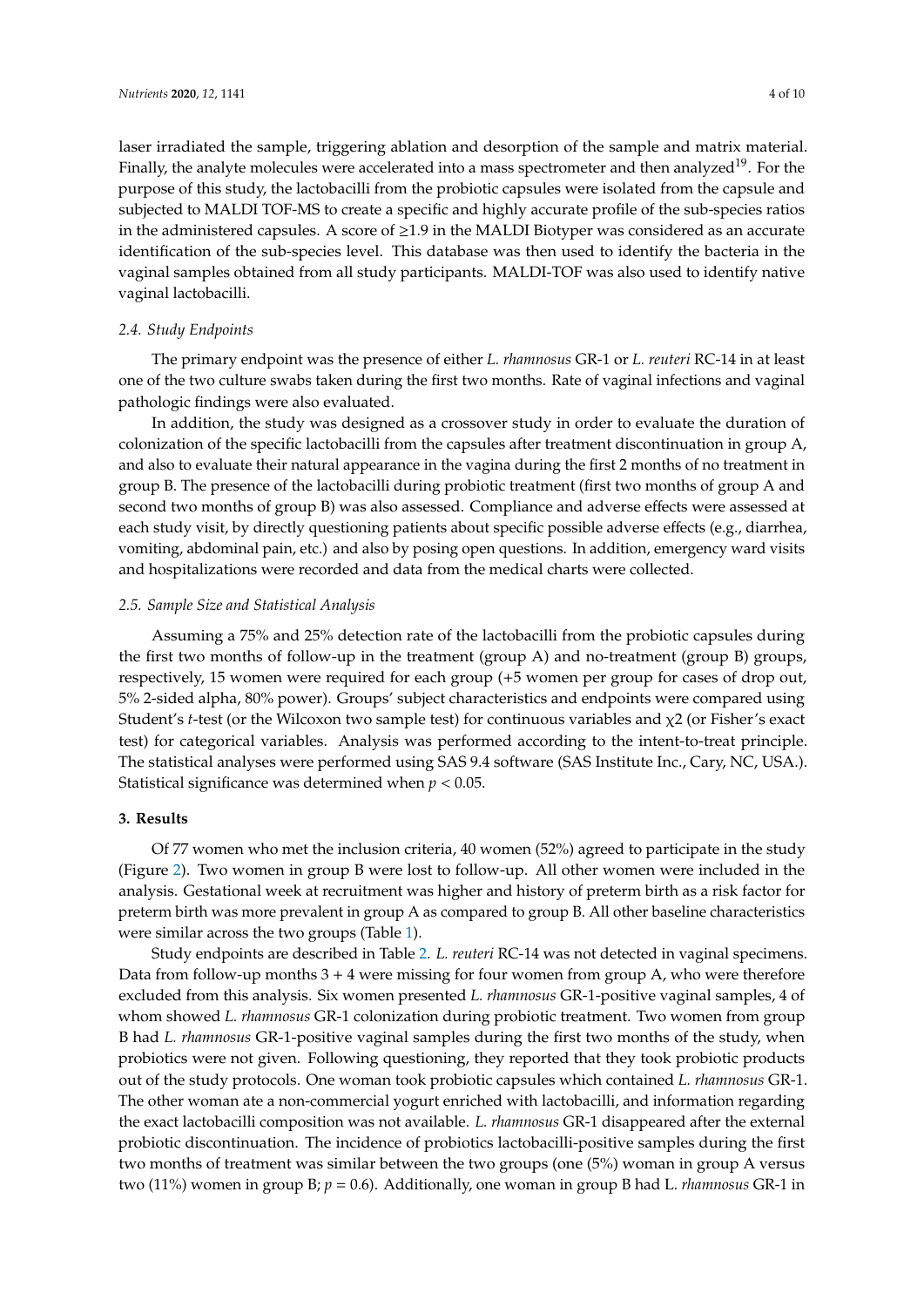months 3 + 4 (which were not included in the primary outcome). The growth of *L. rhamnosus* GR-1 in all specimens reached only 1–2 points in a scale of 1–4. In addition, each specimen had one or two native lactobacilli strains. The percentage of the native vaginal lactobacilli strains is presented in Figure [3.](#page-5-1) The most prevalent lactobacilli were *L. crispatus* (54%), *L. gasseri* (17%), and *L. vaginalis* (7%).

<span id="page-4-0"></span>

**Figure 2. patients' flow chart Figure 2.** Patients' flow chart.

| Table 1. Baseline characteristics of study participants. |  |
|----------------------------------------------------------|--|
|----------------------------------------------------------|--|

<span id="page-4-1"></span>

|                                                                   | Group A<br>(Probiotic Treatment at<br>$1 + 2$ Months)<br>$n=20$ | Group B<br>(Probiotic Treatment at<br>$3 + 4$ Months)<br>$n=18$ | <i>p</i> Value |
|-------------------------------------------------------------------|-----------------------------------------------------------------|-----------------------------------------------------------------|----------------|
| Age                                                               | 32.1 (5.0) [32.0]                                               | 31.8 (4.0) [32.5]                                               | 0.9            |
| Body mass index                                                   | 24.0 (3.9) [23.5]                                               | 23.7 (4.6) [22.2]                                               | 0.65           |
| Previous pregnancies                                              | 3.3(1.3)[3]                                                     | 3.9(2.2)[3]                                                     | 0.49           |
| Number of children                                                | 1.7(1.0)[2]                                                     | 1.8(1.3)[2]                                                     | 0.8            |
| Previous abortions                                                | 0.6(0.8)[0]                                                     | 1.2(1.5)[1]                                                     | 0.18           |
| Previous births                                                   | 1.8(1.1)[2.0]                                                   | 1.8(1.4)[1.5]                                                   | 0.89           |
| Gestational week                                                  | 19.4 (4.1) [19.2]                                               | 16.3 (3.5) [17.2]                                               | 0.02           |
| Subjective vaginal complaints                                     | $2(10\%)$                                                       | $2(11\%)$                                                       | 1              |
| Number of women with findings in<br>per-speculum (PS) examination | $2(10\%)$                                                       | 1(6%)                                                           | 1              |
| pH > 5                                                            | 1(5%)                                                           | $0(0\%)$                                                        | 1              |
| Positive vs. sense                                                | 1(5%)                                                           | $0(0\%)$                                                        | 1              |
|                                                                   | Risk Factors for Preterm Labor*                                 |                                                                 |                |
| Number of previous preterm deliveries                             | 0.8(0.6)[1]                                                     | 0.3(0.5)[0]                                                     | 0.02           |
| Preterm uterine contractions                                      | 1(5%)                                                           | 1(6%)                                                           | 1              |
| Cervical shortening                                               | $2(10\%)$                                                       | 1(6%)                                                           | 1              |
| Bleeding from placenta previa                                     | $0(0\%)$                                                        | 1(6%)                                                           | 0.47           |
| Past abruption                                                    | $0(0\%)$                                                        | 1(6%)                                                           | 0.47           |
| Malformed uterus                                                  | 1(5%)                                                           | $0(0\%)$                                                        | $\mathbf{1}$   |
| Past preterm delivery                                             | 14 (70%)                                                        | 6(33%)                                                          | 0.02           |
| Past late abortion **                                             | $0(0\%)$                                                        | 3(17%)                                                          | 0.1            |
| Multiple pregnancy                                                | $4(20\%)$                                                       | 8(44%)                                                          | 0.1            |

Values are presented as mean (SD) [median] or number (percent). \* If several risk factors co-existed, they are written in all the appropriate rows. \*\* At gestational weeks 21–16.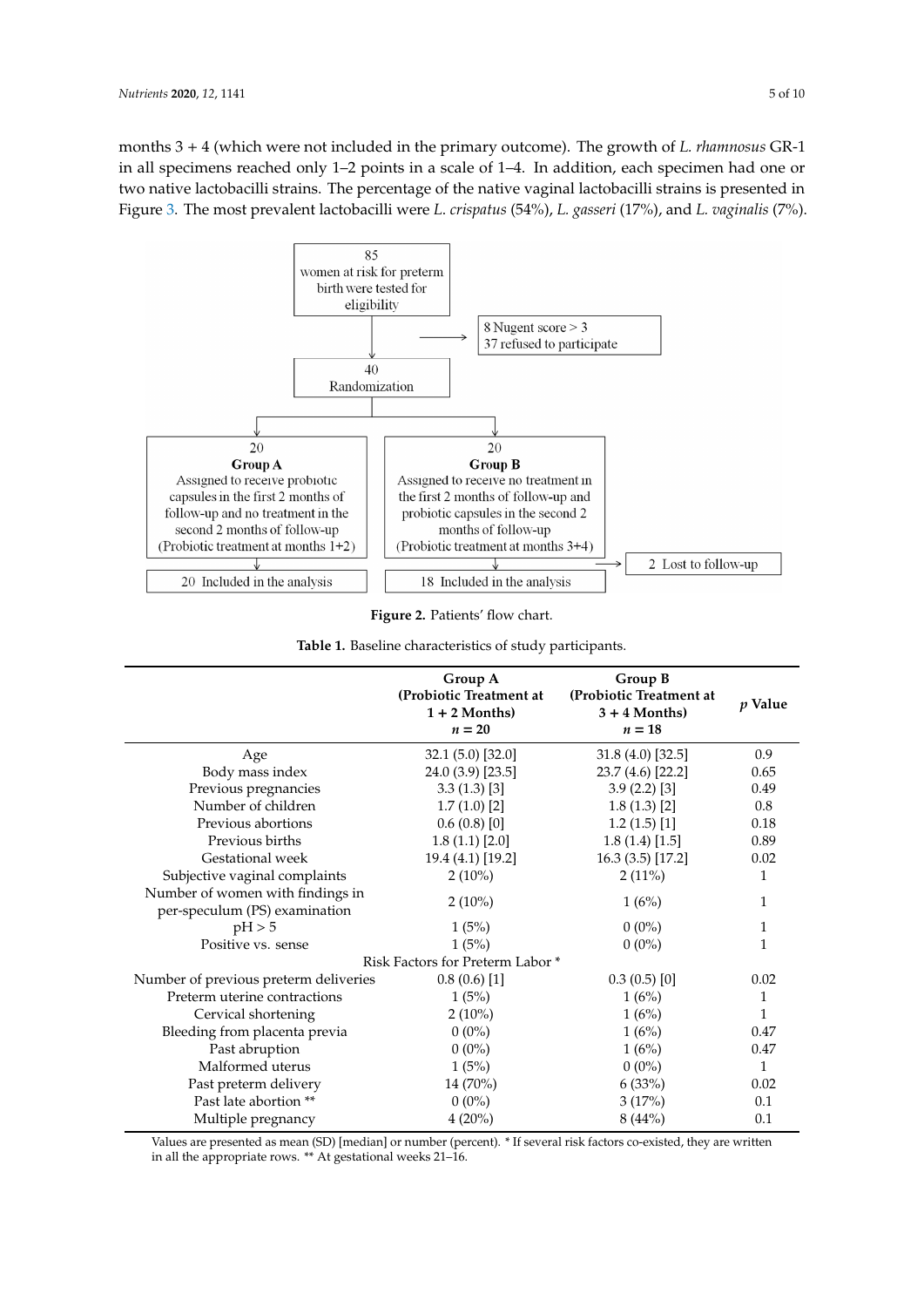<span id="page-5-0"></span>

|                                                                                                                               | Group A<br>(Probiotic Treatment at<br>$1 + 2$ Months)<br>$n=20$ | Group B<br>(Probiotic Treatment at<br>$3 + 4$ Months)<br>$n=18$ | p Value |
|-------------------------------------------------------------------------------------------------------------------------------|-----------------------------------------------------------------|-----------------------------------------------------------------|---------|
| Compliance with study protocol <sup>\$</sup>                                                                                  |                                                                 |                                                                 |         |
| Full                                                                                                                          | 20 (100%)                                                       | 16 (80%)                                                        |         |
| Partial                                                                                                                       | $0(0\%)$                                                        | $2(20\%)$                                                       | 0.11    |
| Subjective vaginal complaints                                                                                                 |                                                                 |                                                                 |         |
| In the first 2 months of treatment *                                                                                          | 3(15%)                                                          | $0(0\%)$                                                        | 0.23    |
| In the second 2 months of treatment $*^{\mathfrak{C}}$<br>Findings in per-speculum (PS)<br>examination                        | 2(13%)                                                          | 1(6%)                                                           | 0.59    |
| In the first 2 months of treatment *                                                                                          | $2(10\%)$                                                       | $0(0\%)$                                                        | 0.49    |
| In the second 2 months of treatment $*^{\mathfrak{C}}$<br>Presence of L. rhamnosus GR-1                                       | 1(6%)                                                           | $0(0\%)$                                                        | 0.47    |
| In the first 2 months of treatment *                                                                                          | 1(5%)                                                           | $2(11\%)$                                                       | 0.6     |
| In the second 2 months of treatment $*^{\mathfrak{C}}$<br>Vaginal infection §                                                 | $0(0\%)$                                                        | 3(17%)                                                          | 0.23    |
| In the first 2 months of treatment *                                                                                          | $2(10\%)$                                                       | $2(11\%)$                                                       | 1       |
| In the second 2 months of treatment $*^{\mathfrak{C}}$<br>Effect of crossover on L. rhamnosus GR-1<br>colonization $\epsilon$ | $0(0\%)$                                                        | 1(6%)                                                           | 1       |
| None                                                                                                                          | $16(100\%)$                                                     | 13(72%)                                                         | 0.08    |
| lactobacili appeared                                                                                                          | $0(0\%)$                                                        | 3(17%)                                                          |         |
| lactobacili disappeared                                                                                                       | $0(0\%)$                                                        | $2(11\%)$                                                       |         |
| Effect of crossover on vaginal infection $\epsilon$                                                                           |                                                                 |                                                                 |         |
| None                                                                                                                          | $15(94\%)$                                                      | 15(83%)                                                         | 1       |
| Vaginal infection resolved                                                                                                    | 1(6%)                                                           | 2(11%)                                                          |         |
| Vaginal infection developed                                                                                                   | $0(0\%)$                                                        | 1(6%)                                                           |         |

**Table 2.** Study endpoints.

<span id="page-5-1"></span>Values are presented as number (percent). <sup>§</sup> By self report. \* In at least one out of the two visits.  $\epsilon$  4 women from Group A had no information on months  $3 + 4$  of follow-up and were therefore excluded from this analysis.  $§$  Vaginal infection refers to abnormal vaginal flora, bacterial vaginosis, and candidiasis. (54%), *L. gasseri* (17%), and *L. vaginalis* (7%).



**Figure 3.** Percentage of native lactobacilli in vaginal specimens.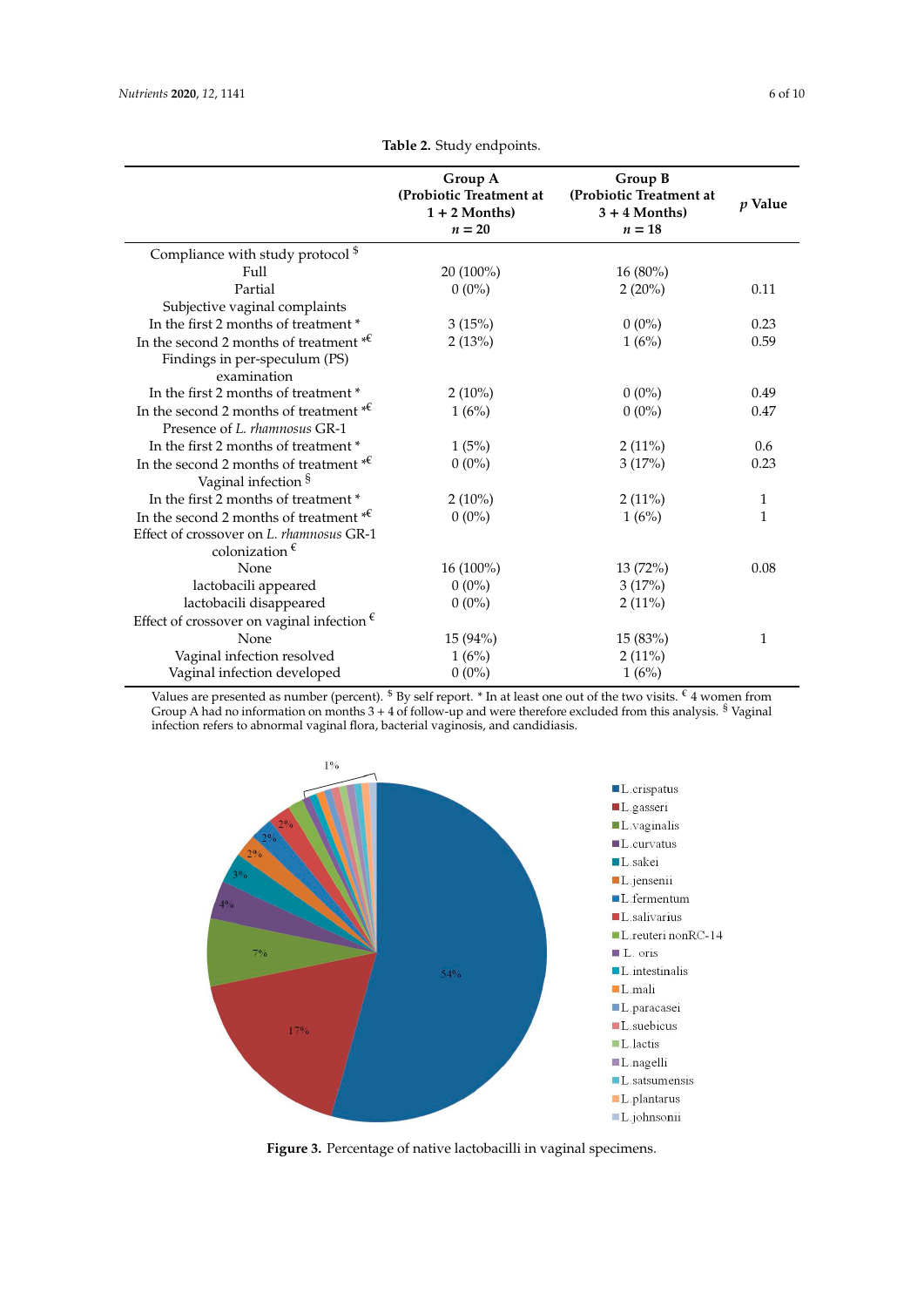Five women had vaginal infection during the study (Table [2\)](#page-5-0). One woman in group A had vaginal discharge consistent with candidiasis at baseline, and after the first and second months in vaginal examinations. She was treated with vaginal tablets of clotrimazole. Another woman in group A suffered from vaginal discharge consistent with candidiasis after two months of treatment, and was also treated with a vaginal tablet of clotrimazole. Three women in group B experienced bacterial vaginosis (two after two months of follow-up and one after three months of follow-up). They were offered an antibiotic treatment with either metronidazole or clindamycin, but all refused treatment. The prevalence of vaginal infections during the first months of follow-up was not different between the groups  $(p = 0.6)$ .

No other endpoints, including the rate of vaginal pathologic findings and the effect of crossover on the probiotic-formula lactobacilli colonization dynamics, were statistically different between the groups (Table [2\)](#page-5-0). No adverse events related to the study treatment were reported.

# **4. Discussion**

In the present study, we evaluated the vaginal colonization efficacy of orally delivered lactobacilli, as well as its potential as a vaginal infection prophylactic in women at risk for preterm birth. We found that after two months of treatment, only *L. rhamnosus* GR-1 but not *L. reuteri* RC-14 colonized the vagina, albeit, at a very low rate. Moreover, vaginal infection rate was low and was not impacted by lactobacilli treatment. However, due to the low infection rate, definitive conclusions cannot be drawn, studies with a larger sample sizes and longer durations of treatment will be necessary to further assess this aspect. Group A, which was treated in the first two months, had a higher rate of past preterm births as compared to group B. Since both groups were eventually treated with probiotics for two months, we do not believe that this difference had a significant effect on the results.

Lactobacilli have been previously demonstrated to confer protection against vaginal infections. The mode of action is likely multi-fold, including prevention of bacterial ascending from the rectum to the vagina, reduced ascension of pathogens, or an immunomodulatory effect [\[11\]](#page-8-1). During pregnancy, *L. iner* alone was detected in 85% of women who delivered preterm and only in 16% of women who delivered at term [\[21\]](#page-8-11). Both *L. rhamnosus* GR-1 and *L. reuteri* RC-14 have been shown to colonize the vagina after their vaginal [\[22\]](#page-8-12) or oral administration [\[14](#page-8-4)[,15\]](#page-8-5) to non-pregnant women. It was hypothesized that the gut may function as a reservoir for lactobacilli that colonize the vagina [\[23,](#page-8-13)[24\]](#page-8-14). In the present study, the rate of colonization was much lower than previously reported, even though colonization following oral administration was witnessed when probiotics were given for a similar duration of treatment [\[14\]](#page-8-4). In parallel, the latter study showed that administration of lactobacilli for 60 days provided primary protection against BV, as shown by the statistically significant difference of a 24% infection rate among placebo-treated women who did not have a BV infection at baseline, as compared to 0% infection rate in the lactobacilli-treated group [\[14\]](#page-8-4). There are several possible explanations for the discrepancy between the two studies. Firstly, possible slowing of the gastrointestinal system due to pregnancy-related hormonal changes, which subsequently slows the transfer of lactobacilli from the intestinal track. In such a case, a longer period of time might be necessary to demonstrate vaginal colonization. Secondly, in the study involving non-pregnant women, 25% of the women had an active BV infection at recruitment, while in the present study, only woman with normal vaginal flora were eligible to participate. It is possible that in the presence of BV, lactobacilli better colonize the vagina than when the vagina is colonized with other native lactobacilli. Thirdly, in the previous study, the total amount of vaginal lactobacilli was tested, rather than the presence of the specific bacterial strains administered. Finally, it is possible that oral probiotic administration affects the vagina through indirect mechanisms, such as immunomodulation or competitive inhibition of pathogens in the gastrointestinal tract, and not by direct colonization. Since in non-pregnant populations both *L*. *Rhamnosus* and *L*. *reuteri* species were able to undergo gastric passage [\[25\]](#page-8-15) and colonize the vagina [\[14](#page-8-4)[,15\]](#page-8-5) future studies should focus on elucidating the ability of successful gastric passage of those lactobacilli during pregnancy.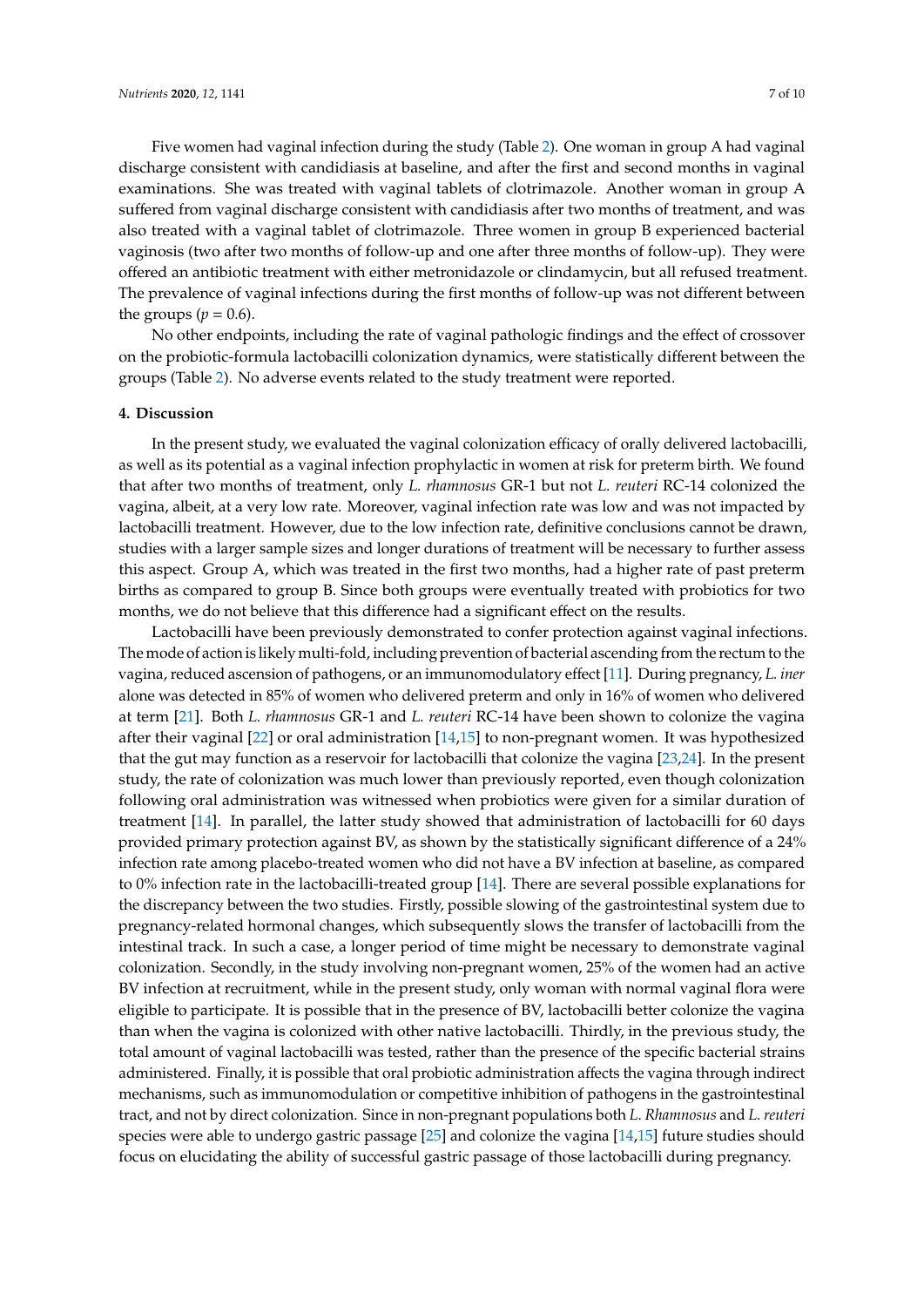To our knowledge, this is the first study to use MALDI TOF-MS to detect the presence of specific lactobacilli strains. It should be noted that before and during the study, MALDI TOF-MS successfully detected the lactobacilli in the capsules, thus, mal-production of the capsules as the reason for ineffectiveness was ruled out. This technique has also been previously demonstrated to be useful in detecting specific probiotic strains in food and yoghurts [\[20\]](#page-8-10), as well as bacteria and fungi in samples from various origins including blood, urine, and cerebrospinal fluids [\[19,](#page-8-9)[26,](#page-8-16)[27\]](#page-8-17). More specifically, MALDI TOF-MS successfully identified specific lactobacilli strains in vaginal specimens [\[28\]](#page-9-0) and Group B *Streptococcus* (GBS) in vaginal and rectal specimens that were collected from pregnant women [\[29\]](#page-9-1). It is possible that the amount of lactobacilli transferred to the vagina was too small to be detected, particularly when they were grown together with other lactobacilli strains from the vagina.

The strengths of this study were its randomized controlled design, as it was the first of its kind to examine the ability of orally administered probiotics to colonize the vagina of pregnant women at risk for preterm birth and the high compliance rate. The limitations of the study were that obstetrical outcomes were not addressed, due to the small sample size and short duration of treatment. Moreover, although participants were instructed to abstain from using any other probiotic product, two women took probiotic products, contrary to the guidelines. Retrospective assessment of probiotic consumption was partial, as we did not have available data regarding the composition of the probiotic strains that were taken by one of the participants. In addition, the rate of preterm birth was not assessed, and this should be done in future trials.

#### **5. Conclusions**

Altogether, the rate of vaginal lactobacilli colonization after their oral administration over two months was low in pregnant women with a normal vaginal flora and at risk for preterm birth. The effect of oral probiotic administered over longer periods and on treating vaginal infections should be examined in future studies.

**Author Contributions:** E.Y., Y.G.Z.L., R.C., M.S. and Z.H. designed research and conducted research. E.Y. and Z.N. analyzed data. E.Y. wrote the paper and Z.N., Y.G.Z.L. and R.C. provided critical revisions of the article for intellectual content. Z.N. had primary responsibility for final content. All authors have read and agreed to the published version of the manuscript.

**Funding:** 1. The probiotic products were a kind gift from Altman Company, Israel. The company was not involved in any aspect of the study. 2. This study was supported by a research grant from the Rappaport Faculty of Medicine, Technion, Haifa, Israel.

**Conflicts of Interest:** There are no conflict of interest to declare.

# **References**

- <span id="page-7-0"></span>1. Carey, J.C.; Klebanoff, M.A.; Hauth, J.C.; Hillier, S.L.; Thom, E.A.; Ernest, J.M.; Heine, R.P.; Nugent, R.P.; Fischer, M.L.; Leveno, K.J.; et al. Metronidazole to prevent preterm delivery in pregnant women with asymptomatic bacterial vaginosis. National Institute of Child Health and Human Development Network of Maternal-Fetal Medicine Units. *N. Engl. J. Med.* **2000**, *342*, 534–540. [\[CrossRef\]](http://dx.doi.org/10.1056/NEJM200002243420802)
- <span id="page-7-1"></span>2. Kent, H.L. Epidemiology of vaginitis. *Am. J. Obstet. Gynecol.* **1991**, *165*, 1168–1176. [\[CrossRef\]](http://dx.doi.org/10.1016/S0002-9378(12)90722-X)
- <span id="page-7-2"></span>3. Delaney, M.L.; Onderdonk, A.B. Nugent score related to vaginal culture in pregnant women. *Obstet. Gynecol.* **2001**, *98*, 79–84. [\[PubMed\]](http://www.ncbi.nlm.nih.gov/pubmed/11430961)
- <span id="page-7-3"></span>4. Nugent, R.P.; Krohn, M.A.; Hillier, S.L. Reliability of diagnosing bacterial vaginosis is improved by a standardized method of gram stain interpretation. *J. Clin. Microbiol.* **1991**, *29*, 297–301. [\[CrossRef\]](http://dx.doi.org/10.1128/JCM.29.2.297-301.1991) [\[PubMed\]](http://www.ncbi.nlm.nih.gov/pubmed/1706728)
- <span id="page-7-4"></span>5. Hillier, S.L.; Martius, J.; Krohn, M.; Kiviat, N.; Holmes, K.K.; Eschenbach, D.A. A case-control study of chorioamnionic infection and histologic chorioamnionitis in prematurity. *N. Engl. J. Med.* **1988**, *319*, 972–978. [\[CrossRef\]](http://dx.doi.org/10.1056/NEJM198810133191503) [\[PubMed\]](http://www.ncbi.nlm.nih.gov/pubmed/3262199)
- <span id="page-7-5"></span>6. McGregor, J.A.; French, J.I. Bacterial vaginosis in pregnancy. *Obstet. Gynecol. Surv.* **2000**, *55* (Suppl. 1), S1–S19. [\[CrossRef\]](http://dx.doi.org/10.1097/00006254-200005001-00001)
- <span id="page-7-6"></span>7. Yudin, M.H.; Money, D.M. Screening and management of bacterial vaginosis in pregnancy. *J. Obstet. Gynaecol. Can.* **2008**, *30*, 702–716. [\[CrossRef\]](http://dx.doi.org/10.1016/S1701-2163(16)32919-X)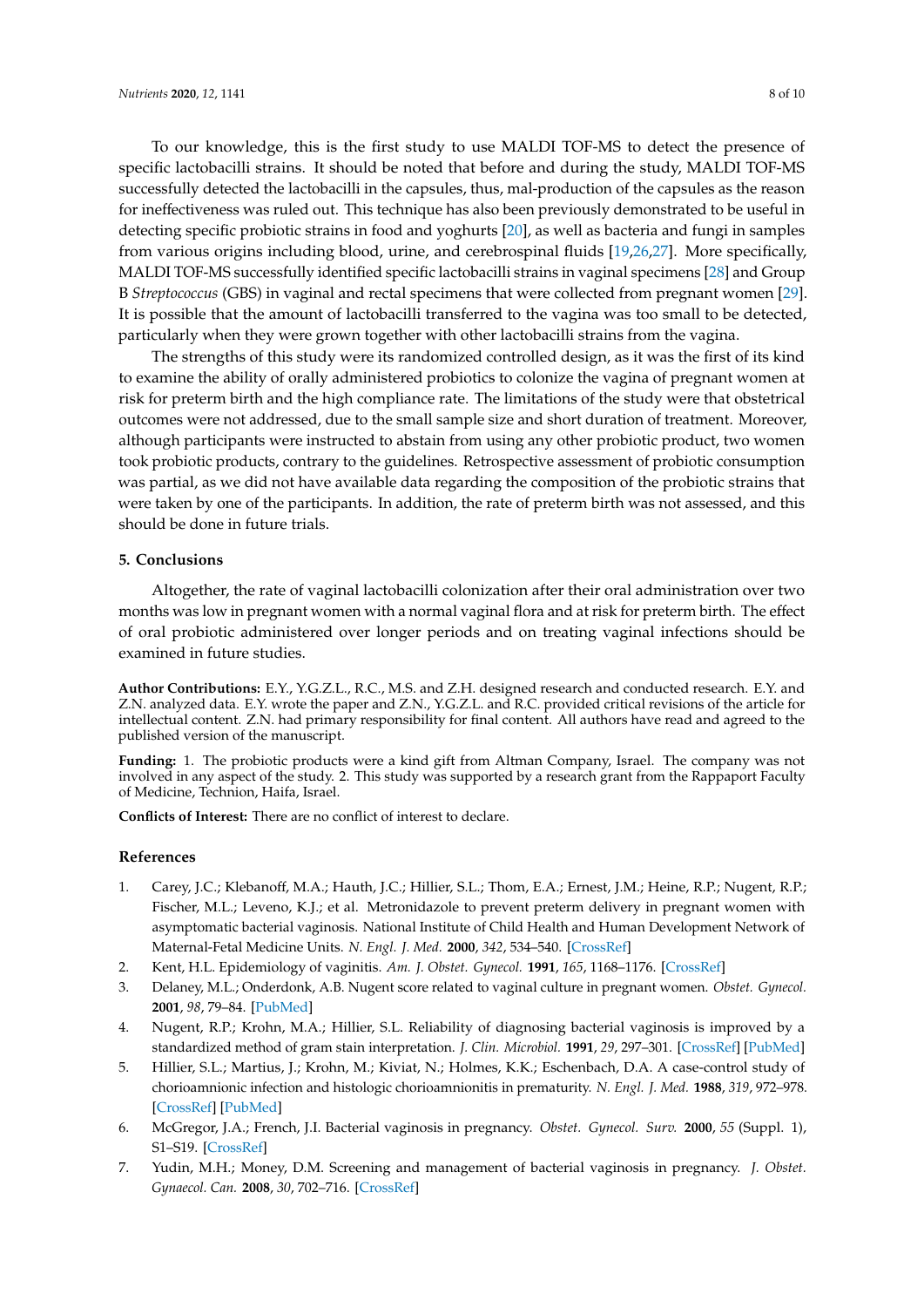- 8. Ugwumadu, A.; Manyonda, I.; Reid, F.; Hay, P. Effect of early oral clindamycin on late miscarriage and preterm delivery in asymptomatic women with abnormal vaginal flora and bacterial vaginosis: A randomised controlled trial. *Lancet* **2003**, *361*, 983–988. [\[CrossRef\]](http://dx.doi.org/10.1016/S0140-6736(03)12823-1)
- 9. Oduyebo, O.O.; Anorlu, R.I.; Ogunsola, F.T. The effects of antimicrobial therapy on bacterial vaginosis in non-pregnant women. *Cochrane Database Syst. Rev.* **2009**, *3*, CD006055. [\[CrossRef\]](http://dx.doi.org/10.1002/14651858.CD006055.pub2)
- <span id="page-8-0"></span>10. Donders, G. Diagnosis and management of bacterial vaginosis and other types of abnormal vaginal bacterial flora: A review. *Obstet. Gynecol. Surv.* **2010**, *65*, 462–473. [\[CrossRef\]](http://dx.doi.org/10.1097/OGX.0b013e3181e09621)
- <span id="page-8-1"></span>11. Borges, S.; Silva, J.; Teixeira, P. The role of lactobacilli and probiotics in maintaining vaginal health. *Arch. Gynecol. Obstet.* **2014**, *289*, 479–489. [\[CrossRef\]](http://dx.doi.org/10.1007/s00404-013-3064-9) [\[PubMed\]](http://www.ncbi.nlm.nih.gov/pubmed/24170161)
- <span id="page-8-2"></span>12. De Vrese, M.; Laue, C.; Papazova, E.; Petricevic, L.; Schrezenmeir, J. Impact of oral administration of four Lactobacillus strains on Nugent score - systematic review and meta-analysis. *Benef. Microbes* **2019**, *10*, 483–496. [\[CrossRef\]](http://dx.doi.org/10.3920/BM2018.0129) [\[PubMed\]](http://www.ncbi.nlm.nih.gov/pubmed/31012733)
- <span id="page-8-3"></span>13. Marcone, V.; Rocca, G.; Lichtner, M.; Calzolari, E. Long-term vaginal administration of Lactobacillus rhamnosus as a complementary approach to management of bacterial vaginosis. *Int. J. Gynaecol. Obstet.* **2010**, *110*, 223–226. [\[CrossRef\]](http://dx.doi.org/10.1016/j.ijgo.2010.04.025) [\[PubMed\]](http://www.ncbi.nlm.nih.gov/pubmed/20573348)
- <span id="page-8-4"></span>14. Reid, G.; Charbonneau, D.; Erb, J.; Kochanowski, B.; Beuerman, D.; Poehner, R.; Bruce, A.W. Oral use of Lactobacillus rhamnosus GR-1 and L. fermentum RC-14 significantly alters vaginal flora: Randomized, placebo-controlled trial in 64 healthy women. *FEMS Immunol. Med. Microbiol.* **2003**, *35*, 131–134. [\[CrossRef\]](http://dx.doi.org/10.1016/S0928-8244(02)00465-0)
- <span id="page-8-5"></span>15. Petricevic, L.; Unger, F.M.; Viernstein, H.; Kiss, H. Randomized, double-blind, placebo-controlled study of oral lactobacilli to improve the vaginal flora of postmenopausal women. *Eur. J. Obstet. Gynecol. Reprod. Biol.* **2008**, *141*, 54–57. [\[CrossRef\]](http://dx.doi.org/10.1016/j.ejogrb.2008.06.003) [\[PubMed\]](http://www.ncbi.nlm.nih.gov/pubmed/18701205)
- <span id="page-8-6"></span>16. Shalev, E.; Battino, S.; Weiner, E.; Colodner, R.; Keness, Y. Ingestion of yogurt containing Lactobacillus acidophilus compared with pasteurized yogurt as prophylaxis for recurrent candidal vaginitis and bacterial vaginosis. *Arch. Fam. Med.* **1996**, *5*, 593–596. [\[CrossRef\]](http://dx.doi.org/10.1001/archfami.5.10.593) [\[PubMed\]](http://www.ncbi.nlm.nih.gov/pubmed/8930233)
- <span id="page-8-7"></span>17. Reid, G.; Bruce, A.W. Selection of lactobacillus strains for urogenital probiotic applications. *J. Infect. Dis.* **2001**, *183* (Suppl. 1), S77–S80. [\[CrossRef\]](http://dx.doi.org/10.1086/318841)
- <span id="page-8-8"></span>18. De Man, J.C.; Rogosa, M.; Sharpe, M.E. A medium for the cultivation of *lactobacilli*. *J. Appl. Bacteriol.* **1960**, *23*, 130–135. [\[CrossRef\]](http://dx.doi.org/10.1111/j.1365-2672.1960.tb00188.x)
- <span id="page-8-9"></span>19. Schmidt, F.; Fiege, T.; Hustoft, H.K.; Kneist, S.; Thiede, B. Shotgun mass mapping of Lactobacillus species and subspecies from caries related isolates by MALDI-MS. *Proteomics* **2009**, *9*, 1994–2003. [\[CrossRef\]](http://dx.doi.org/10.1002/pmic.200701028)
- <span id="page-8-10"></span>20. Angelakis, E.; Million, M.; Henry, M.; Raoult, D. Rapid and accurate bacterial identification in probiotics and yoghurts by MALDI-TOF mass spectrometry. *J. Food. Sci.* **2011**, *76*, M568–M572. [\[CrossRef\]](http://dx.doi.org/10.1111/j.1750-3841.2011.02369.x)
- <span id="page-8-11"></span>21. Petricevic, L.; Domig, K.J.; Nierscher, F.J.; Sandhofer, M.J.; Fidesser, M.; Krondorfer, I.; Husslein, P.; Kneifel, W.; Kiss, H. Characterisation of the vaginal Lactobacillus microbiota associated with preterm delivery. *Sci. Rep.* **2014**, *4*, 5136. [\[CrossRef\]](http://dx.doi.org/10.1038/srep05136) [\[PubMed\]](http://www.ncbi.nlm.nih.gov/pubmed/24875844)
- <span id="page-8-12"></span>22. Gardiner, G.E.; Heinemann, C.; Bruce, A.W.; Beuerman, D.; Reid, G. Persistence of Lactobacillus fermentum RC-14 and Lactobacillus rhamnosus GR-1 but not L. rhamnosus GG in the human vagina as demonstrated by randomly amplified polymorphic DNA. *Clin. Diagn. Lab. Immunol.* **2002**, *9*, 92–96. [\[CrossRef\]](http://dx.doi.org/10.1128/CDLI.9.1.92-96.2002) [\[PubMed\]](http://www.ncbi.nlm.nih.gov/pubmed/11777835)
- <span id="page-8-13"></span>23. Petricevic, L.; Domig, K.J.; Nierscher, F.J.; Sandhofer, M.J.; Krondorfer, I.; Kneifel, W.; Kiss, H. Differences in the vaginal lactobacilli of postmenopausal women and influence of rectal lactobacilli. *Climacteric* **2013**, *16*, 356–361. [\[CrossRef\]](http://dx.doi.org/10.3109/13697137.2012.725788) [\[PubMed\]](http://www.ncbi.nlm.nih.gov/pubmed/23113473)
- <span id="page-8-14"></span>24. Petricevic, L.; Domig, K.J.; Nierscher, F.J.; Krondorfer, I.; Janitschek, C.; Kneifel, W.; Kiss, H. Characterisation of the oral, vaginal and rectal Lactobacillus flora in healthy pregnant and postmenopausal women. *Eur. J. Obstet. Gynecol. Reprod. Biol.* **2012**, *160*, 93–99. [\[CrossRef\]](http://dx.doi.org/10.1016/j.ejogrb.2011.10.002)
- <span id="page-8-15"></span>25. Dommels, Y.E.; Kemperman, R.A.; Zebregs, Y.E.; Draaisma, R.B.; Jol, A.; Wolvers, D.A.; Vaughan, E.E.; Albers, R. Survival of Lactobacillus reuteri DSM 17938 and Lactobacillus rhamnosus GG in the human gastrointestinal tract with daily consumption of a low-fat probiotic spread. *Appl. Environ. Microbiol.* **2009**, *75*, 6198–6204. [\[CrossRef\]](http://dx.doi.org/10.1128/AEM.01054-09) [\[PubMed\]](http://www.ncbi.nlm.nih.gov/pubmed/19684171)
- <span id="page-8-16"></span>26. Patel, R. MALDI-TOF MS for the diagnosis of infectious diseases. *Clin. Chem.* **2015**, *61*, 100–111. [\[CrossRef\]](http://dx.doi.org/10.1373/clinchem.2014.221770)
- <span id="page-8-17"></span>27. Hamprecht, A.; Christ, S.; Oestreicher, T.; Plum, G.; Kempf, V.A.; Gottig, S. Performance of two MALDI-TOF MS systems for the identification of yeasts isolated from bloodstream infections and cerebrospinal fluids using a time-saving direct transfer protocol. *Med. Microbiol. Immunol.* **2014**, *203*, 93–99. [\[CrossRef\]](http://dx.doi.org/10.1007/s00430-013-0319-9)